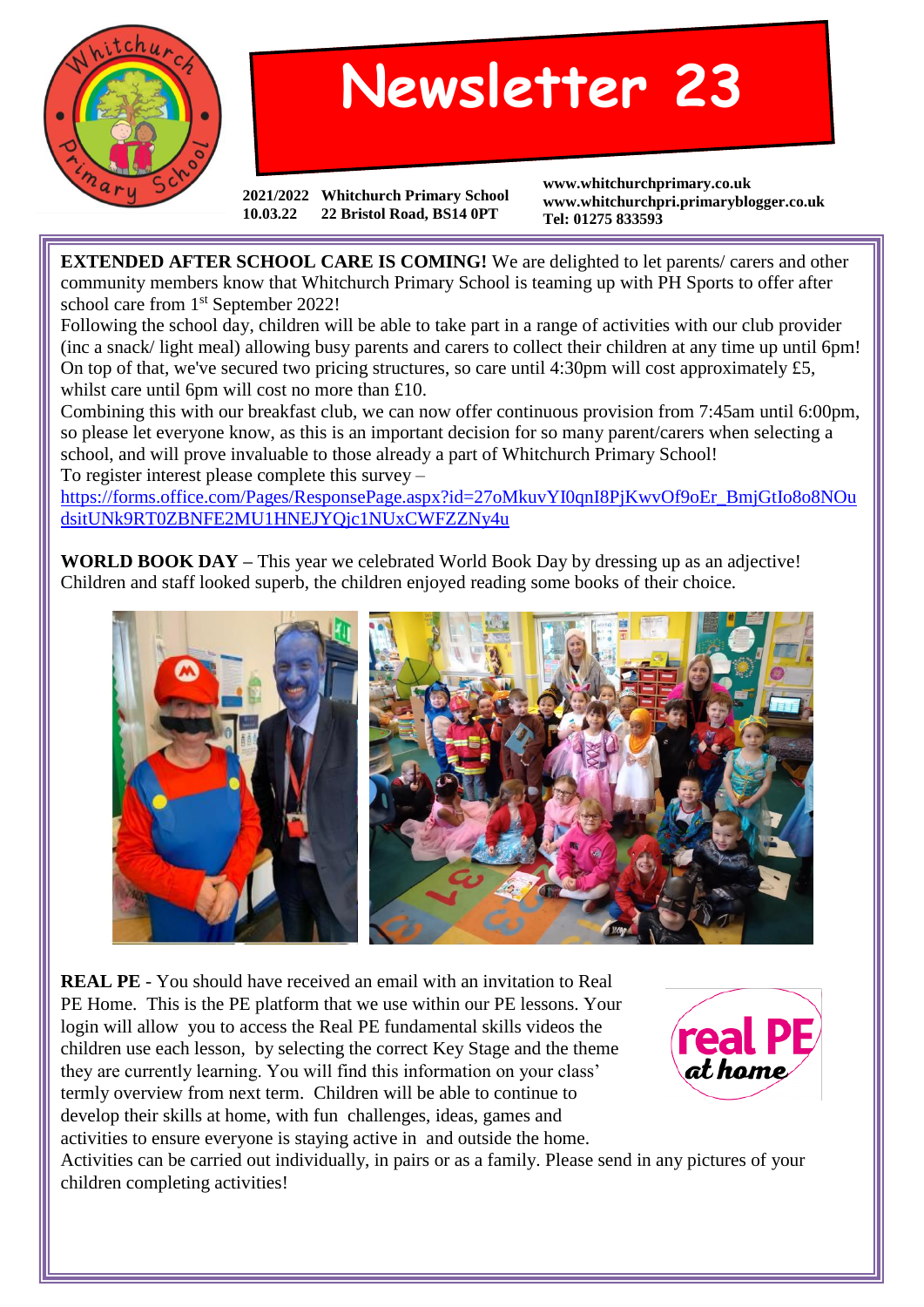**RED NOSE DAY – Friday 18th March -** Children may come to school in non-uniform if they bring in 50p for this cause.

**PARENT'S EVENING** — Parent's evening will take place on Monday 4<sup>th</sup> and Tuesday 5<sup>th</sup> April – Parrots will take place on Tuesday 5<sup>th</sup> and Wednesday 6<sup>th</sup>. Text invites have been sent out today, please contact the office if you have problems booking.

**BUMPY –** Our therapy dog Bumpy was very relaxed and even had a little sleep whilst listening to the children read this week.

## **WEEK OF ADVENTURE!**

Whitchurch Primary School are embarking on 'A Week of Adventure' the week **beginning 21st March**! It will be a week of activities and workshops for each class, including street dance workshops, a climbing wall, yoga sessions, concluding with our rescheduled tobogganing on Friday. Due to Covid, children have missed lots of outdoor opportunities and have spent a long time indoors during lockdowns. We have decided to organise 'A Week of Adventure' to give children lots of fun and exciting activities. **Children should wear P.E kit all week to be ready and raring for all our planned adventures.**

## **FRIENDS OF WHITCHURCH PRIMARY –**

Tonight is our bingo night!

The last one was great fun and we raised lots of funds for school. Tickets will be sold by a member of the PTA from after school today, in the pedestrian area of the car park. See flyer for details. All funds raised go to Whitchurch School Association and prizes include chocolates, wine, various gift sets and candles.

**OPERATION CHRISTMAS CHILD –** Every Christmas we ask parents/carers to fill a shoebox to send to a need child abroad. Last Christmas the charity collected 277,325 boxes in the UK, 13,206 of those were from south Bristol. There will be a service at Christ the Servant Church in Stockwood on 26<sup>th</sup> March at 2pm around this charity. Everyone invited!

**SCHOOL UNIFORM** – Reminder - school uniform can be ordered direct from the supplier at [www.pbuniform-online.co.uk/whitchurchsomerset.](http://www.pbuniform-online.co.uk/whitchurchsomerset)